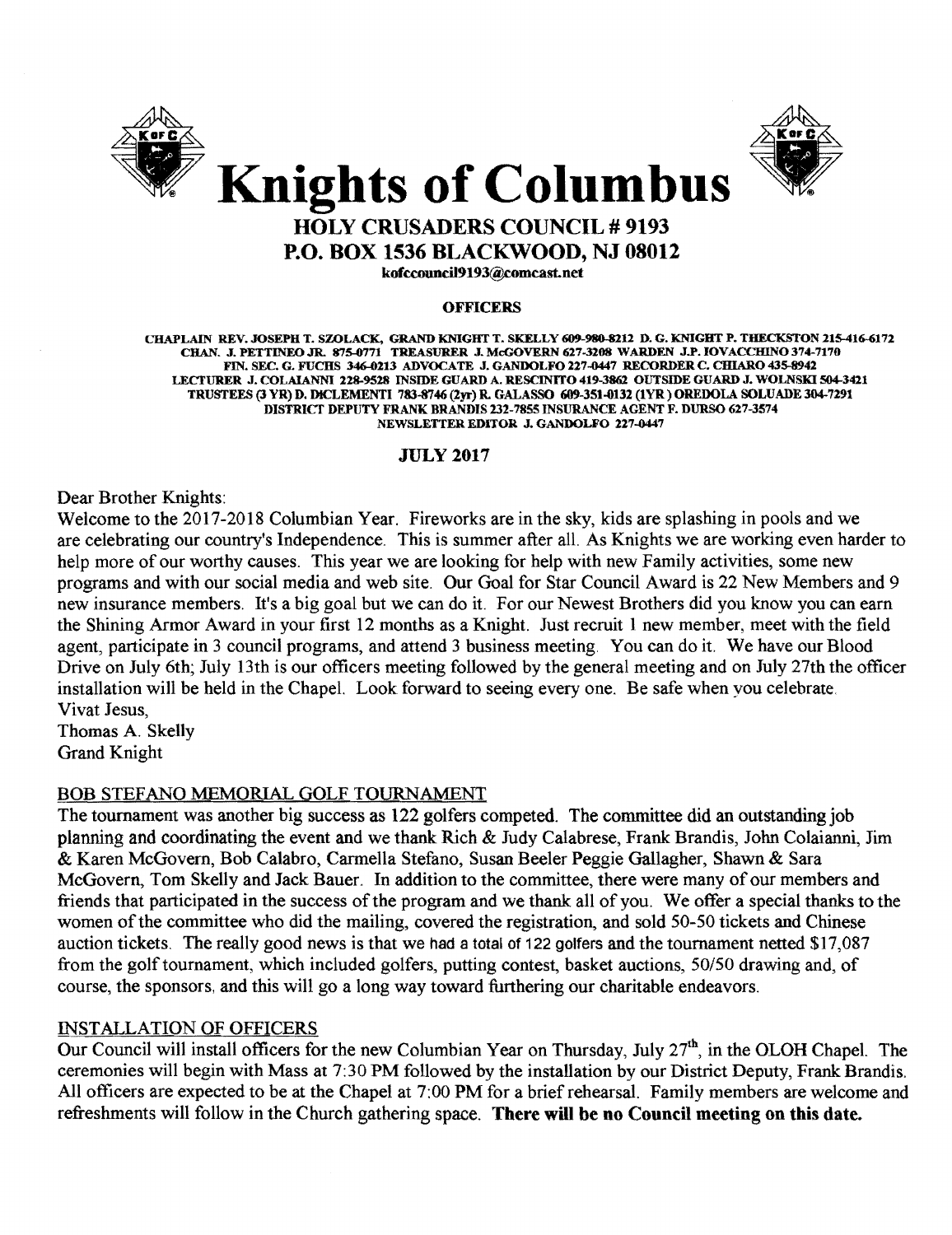## AWARDS DINNER

On June  $8<sup>th</sup>$ , we celebrated our successes of the past Columbian Year with our Annual Awards Dinner. The dinner was well attended and everyone enjoyed an evening of good food, fellowship and the support of our efforts of the past year. Our Pastor/Chaplain Fr. Joseph Szolack offered his thanks for our Council's efforts and led us in prayer and grace before meals. The highlight of the evening was the recognition of our Knight of the Year and our Family of the Year. This is always a difficult task because so many of you have done so much for the support and success of our Council. The selection of Tim Ferrell as Knight of the Year and Jim McGovern and family as family of the year was well received and certainly justified. Our Grand Knight, Tom Skelly and our District Deputy, Frank Brandis addressed the membership and families, thanking them for their support and efforts. Vivat Jesus.

## CHARITABLE DONATION

The Council will donate 10% of the profits from the golf outing in accordance with previous Council approval. This will amount to \$567 per, combined with \$813 per from our drive for People with Intellectual Disabilities for a total of \$1,380 to each of the 3 facilities to whom we normally contribute i.e. St. John of God, ARC of Camden in Berlin, and the Ability Center, Westville.

## KNIGHT/FAMILY OF THE MONTH

Our Knight of the month for July is Steve Thomas. Our Family of the month for July is Jack Bauer and family. Congratulations and thank you.

#### **SCHEDULE OF EVENTS**

The back page of this newsletter is your schedule of events for the coming Columbian Year. Keep it handy for your use throughout the year.

#### BLOOD DONOR DRIVE

On July  $6<sup>th</sup>$ , our Council will sponsor a blood donor drive from 2 to 7 PM in the Parish Center. Supplies are short. Please try to help.

## JULY BIRTHDAYS AND ANNIVERSARIES

The following Knights or members of their families will celebrate their birthdays this month: Steven Armenia, Alexander Arena, Mrs. Marie Belmont, Pete Brusco, Mrs. Judy Calabrese, Ron Chainey, Chris Chiaro, Bob Coyle, Dominic DiClementi, Anthony DiMauro, Bernard Dougherty, Ed Fiscella, Mrs. Barbara Harry, John Hunt, James Kennedy, Tom Kohler, Charles Lane, Ron Miller, Brian Nolan, Joseph L. Riiff, Richard Schmitt, Ed Steward, Stanley Snyder, Alfred Sulpizi, Lisa Toner, Michael Tortella, Mrs. Pauline Vogelsong, Elizabeth Vogelsong and Marie Woyciechowski. The following members will celebrate their

anniversaries: Mr.&Mrs. Dave Lusardi, Mr.& Mrs. Nick Pascale. CONGRATULATIONS!!! If we missed someone's birthday or anniversary, please contact John Gandolfo (227-0447) or gandy@comcast.net.

#### FOURTH DEGREE NEWS

The Bishop Schad Assembly meets on the 3rd Wednesday of the month in the Parish Center.

## FIRST FRIDAY ADORATION

Exposition of the Blessed Sacrament will take place in the Our Lady of Hope Chapel on First Friday, July 7th after the 9:00 AM Mass, continue until 7:00 PM, and close with Benediction.

### IMPORTANT DATES

- July 6 Blood Drive (2-7 PM Parish Center)
- July 7 First Friday (OLOH Chapel)
- July 8 Parish Anniversary Mass (4:30 PM)
- July 13 Officers Meeting (7 PM Parish Center)
- July 13 Council Meeting (8 PM Parish Center)
- July 27 Installation of Officers (7:30 PM Chapel)
- July  $30.5<sup>th</sup>$  Sunday Rosary (10 AM Mass at 10:30)
- Aug. 4 First Friday (OLOH Chapel)
- Aug. 10 Officers Meeting (7 PM Parish Center
- Aug. 10 Council Meeting (8 PM Parish Center)
- Aug. 24 Council Meeting (8 PM Parish Center)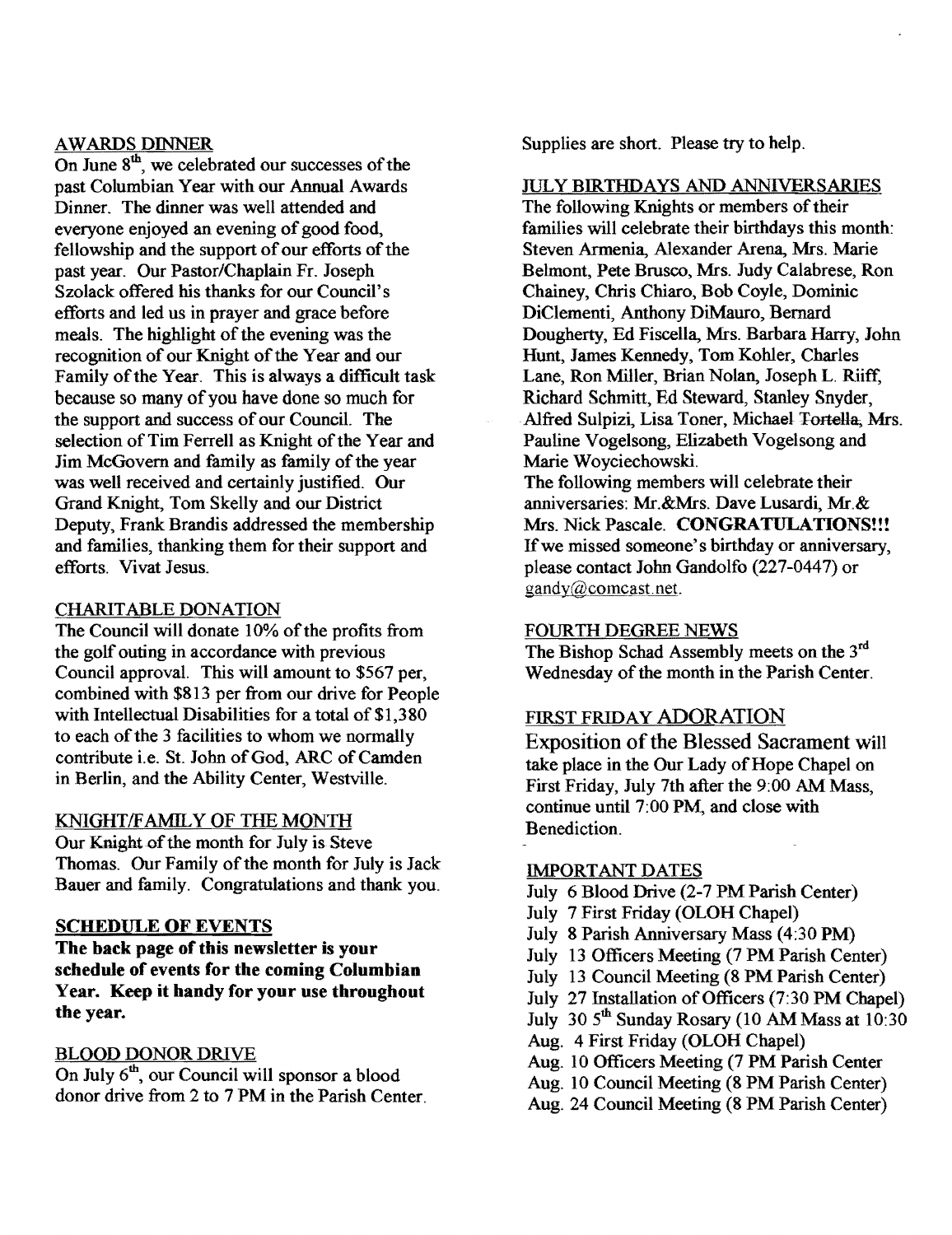

## CHARITY MANIA

Pictured above is a sample of the Charity Mania game card for the coming NFL season. The cards will go on sale starting July 15th, after the 4"30 Mass and will continue after all Masses until Sept.  $4<sup>th</sup>$  the Labor Day weekend. The \$20 donation makes the holder a player for the entire 17 game season. We will need your help selling the game cards after Mass so please make yourselves available after the Mass you normally attend. We appreciate Chris Chiaro and Hugo Candeloro for volunteering to direct this program so please give them your support and cooperation. Thank you,